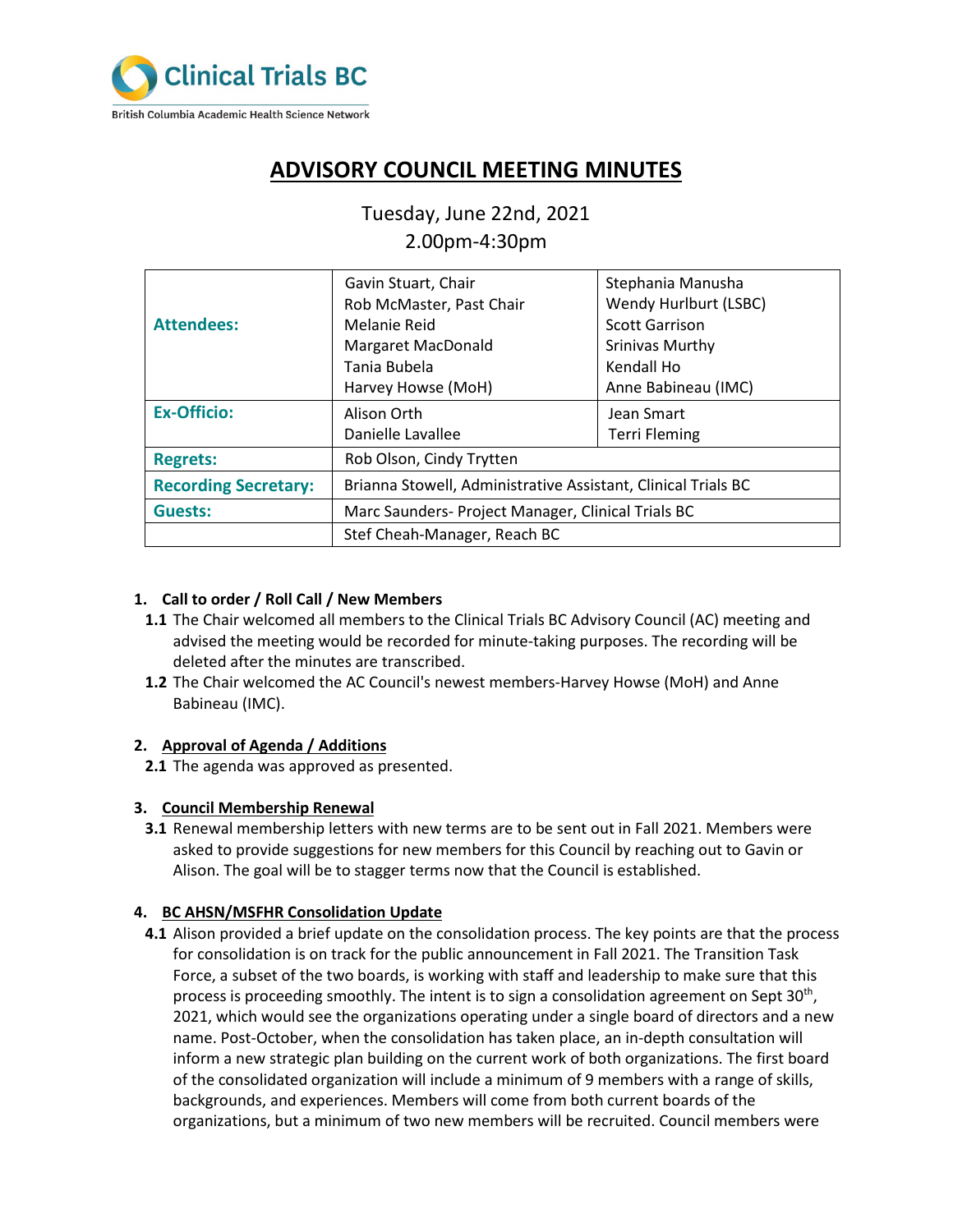

asked to contact Jane Cooke-Lauder if they had suggestions for new board members. Her contact information can be found on the BC AHSN website or forward suggestions to Stirling Bryan. More information can be found on the BC AHSN website in a public announcement on June 1st, 2021.

# **5. Regulatory and Quality Updates**

**5.1 Jean** shared the Save the Date for the International Clinical Trials Day- Week of May 16-20<sup>th</sup>, 2022. Clinical Trials BC will be hosting various events throughout the week.

**5.2** Jean informed the group of the International Harmonization **u**pdate and the **a**pproved integration of updated regulatory guidances**.**

**5.3** The Health Canada Clinical Trials Modernization Consultation Response regulatory consultation was an ambitious framework for all health care products – a new regulatory regimen. She informed the Council that this is an opportunity for all institutions to respond. Clinical Trials BC is planning a response that will be shared with this Council following submission**.**

# **6. Provincial Clinical Trial Organizations in Canada - Overview**

**6.1** Alison shared an overview from the McDougal Scientific Report created in 2020 showing BC in fourth place in terms of the number of Clinical Trials active in Canada. This report is available to view on the Clinical Trials BC website. A closer look was taken at other provincial organization objectives, governance, and funding models. A discussion was held on the different provincial mandates and oversights.

# **7. National Initiatives, Partnerships and Opportunities – Discussion**

**7.1** Questions were brought forward for discussion: What is CTBC missing regarding possible funding opportunities, partners, representation, and voices?

Discussions centred around the difficulty of data sharing and barriers. The role of this committee was also brought forward for discussion. The idea of a Canada-wide approach to clinical trials and Clinical Trial BC's involvement in a national strategy was considered.

## **8. Engagement with Industry**

**8.1** Rob asked how to involve industry best to get direct feedback, and the idea of developing a formal Industry Advisory committee was brought forward. The importance of better engagement with industry was agreed as key. Suggestions for possible ways to engage included through IMC and their membership for a first general discussion and then working groups to address key priorities, hold annual updates with the industry and engage through IMC in between. Anne offered to help initiate and bring members to the table and then go from there. It was thought best to think about why to engage industry, what the objectives and what is trying to be achieved in doing so. Gavin thanked everyone for the excellent discussion, and Alison said this gave her something to work with.

# **9**. **CTMS Program Update**

**9.1** Marc provided a presentation, reviewed the activities' summary 1.5 years post-launch, and noted the current list of participating organizations. He spoke to the usage metrics as well as the Implementation Evaluation survey responses and outcomes. He showed a preview of the CTMS newsletter. The current funding status discussion was held on ensuring long-term success. Included with this was cost and equity of the program, institutional overheads, creating a special purpose fund that rolls over deferred funds, standard budget items, and capturing positive stories/quotes